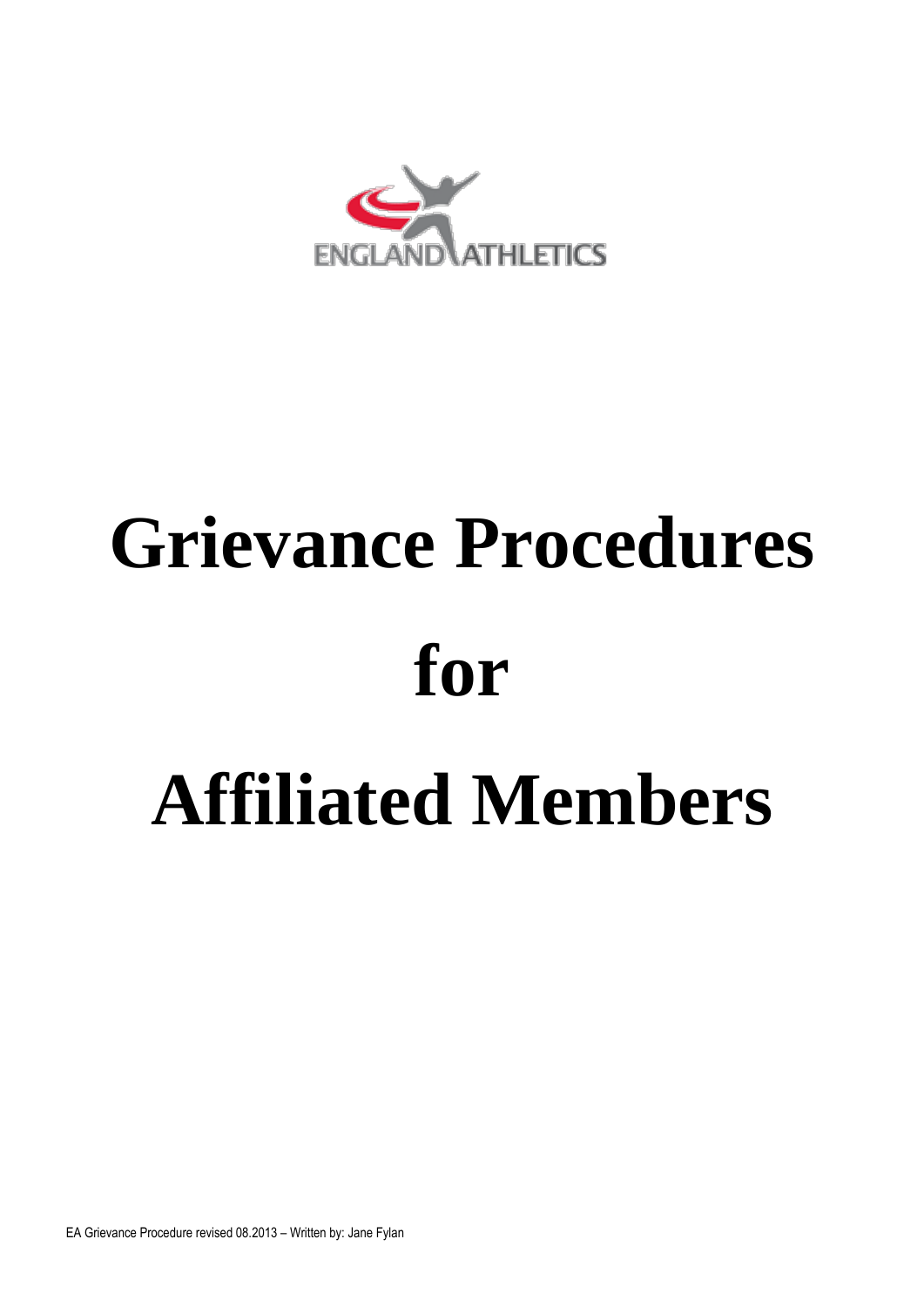# **England Athletics Grievance Procedures**

### **1. Introduction**

- 1.1. These procedures will be used by England Athletics to resolve grievances raised with them.
- 1.2. Grievances arising in clubs, associations, competition providers and other bodies should be resolved within those organisations and only in exceptional circumstances will England Athletics become involved as a final level of appeal.
- 1.3. These procedures are transferable to each of the organisations described above.
- 1.4. A grievance is an issue, complaint, dispute, concern or problem, which does not involve alleged serious misconduct<sup>1</sup>. Allegations of serious misconduct should be resolved by reference to England Athletics' Disciplinary Procedures.
- 1.5. For the purposes of these procedures a person raising a grievance will be referred to as the Aggrieved and the individual against whom the grievance is being taken will be referred to as the Respondent. The terms 'Aggrieved' and 'Respondent' in the context of this document are in no way intended to imply fault by either party. At all stages of the grievance process the Aggrieved and the Respondent may be supported and accompanied by a supporter.
- 1.6. If in the course of these procedures evidence emerges of serious misconduct that the complainant wishes to pursue formally, these procedures will be put aside and the case will be dealt with under the England Athletics' Disciplinary Procedures.
- 1.7. These Grievance Procedures enable individuals or groups to raise issues that affect their well-being and ability to perform within athletics effectively. It is impossible to provide a comprehensive list of all the issues that might give rise to a grievance, but some of the more common include: breaches of health and safety; breaches of Codes of Conducts; breaches of policies, practices and procedures and equal opportunities. The Respondent may be an individual, a group of individuals, or an organisation, such as a club, county or other association, event organiser, or body such as England Athletics.
- 1.8. England Athletics recognises the importance of dealing with grievances, disputes and complaints seriously,

EA Grievance Procedure revised 08.2013

l <sup>1</sup> For a definition of 'Misconduct' see England Athletics' Disciplinary Procedures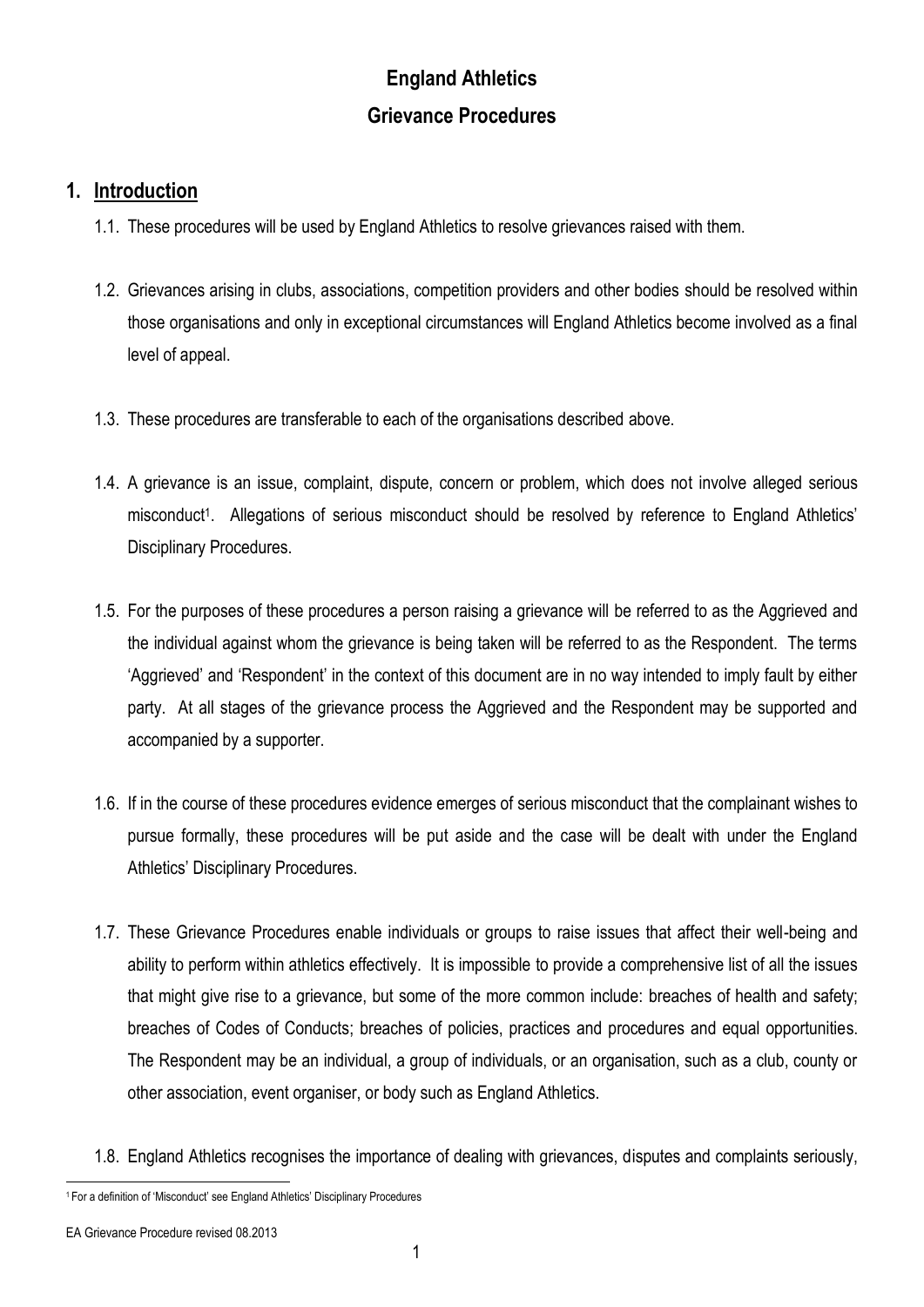fairly and quickly.

- 1.9. Any person that raises a grievance will:
	- 1.9.1.Be given a fair hearing concerning any grievances they may have;
	- 1.9.2.Have the right to be accompanied by a supporter when raising a grievance;
- 1.10. All parties to a grievance should cooperate constructively to resolve matters by informal methods wherever appropriate. It is hoped that grievances can be resolved amicably thereby maintaining, and where necessary, restoring good relations within the sport of Athletics.
- 1.11. A person with a grievance must state his or her grievance formally in writing to the Lead EA Welfare Officer which may be by email (unless it is resolved informally) for this procedure to be applied.
- 1.12. Where the person with a grievance has a disability England Athletics will make reasonable adjustments to ensure they are not treated less favourably. For example, if an Aggrieved is unable to submit a written grievance, because of a disability, England Athletics will provide assistance where reasonable.

### **2. Jurisdiction**

- 2.1. England Athletics is the governing body for all branches of athletics in England incorporating cross country, fell and hill, race walking, road running and track and field. The Board of England Athletics holds ultimate responsibility for seeing that all grievances made to it are dealt with in accordance with its policies and procedures.
- 2.2. The Board and Council of England Athletics delegate specific management and governance functions to its Regional Councils which include a responsibility to the Lead Welfare Officer to resolve any grievances that are referred to it.
- 2.3. England Athletics is an employer and any grievance or disciplinary matters concerning members of England Athletics' staff shall be dealt with under separate procedures.

### **3. Raising Grievance Issues Informally**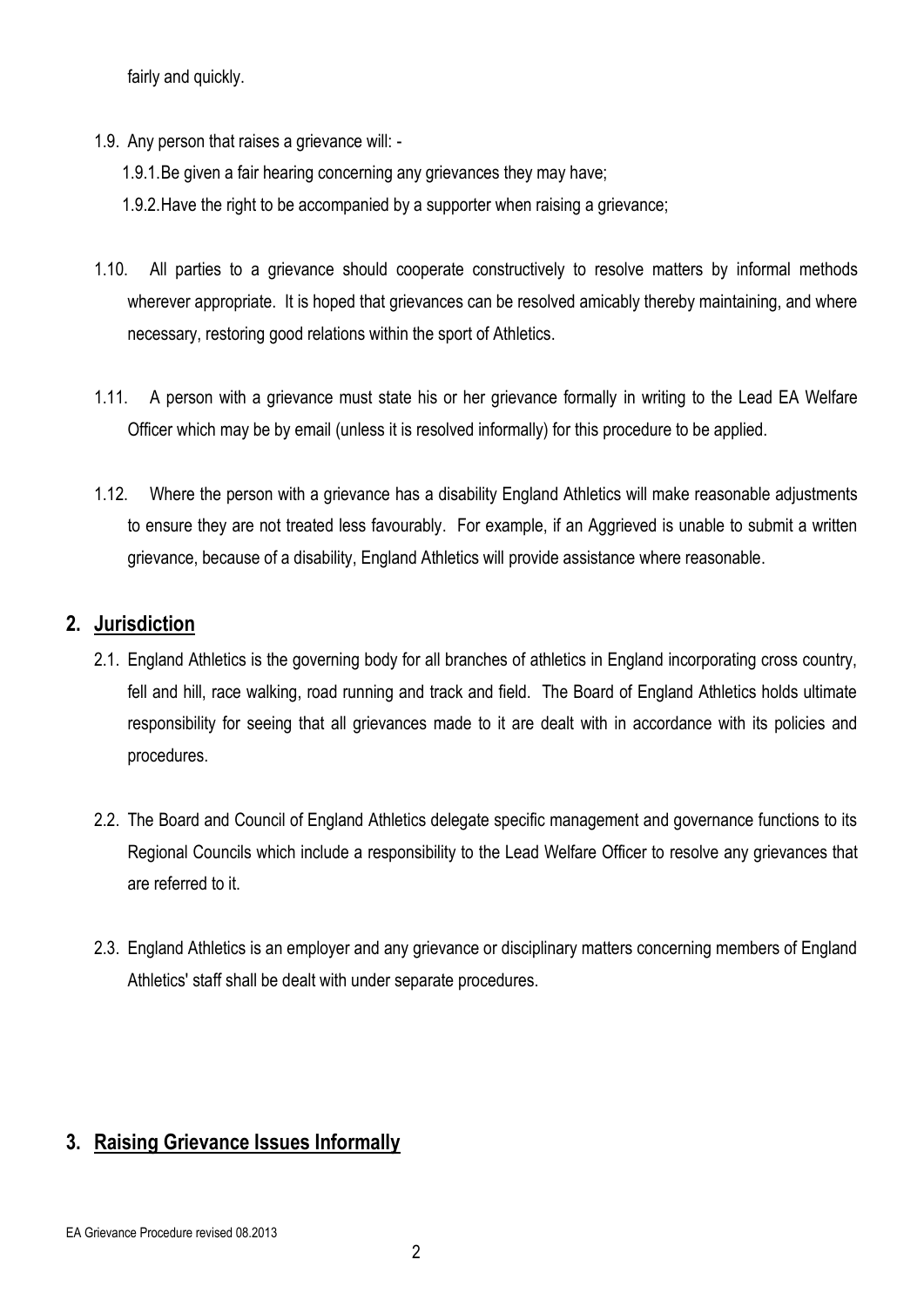- 3.1. England Athletics is committed to the resolution of individual grievances informally whenever possible. An Aggrieved is strongly encouraged to seek to resolve any matter with the club, association or individual concerned prior to any action by England Athletics.
- 3.2. England Athletics staff should give any grievance that has been raised informally proper and full consideration. They will be encouraged and supported to facilitate mutually acceptable solutions to genuine concerns raised by people involved in athletics.

### **4. Raising Grievance Issues Formally.**

### 4.1. Stage One

- 4.1.1.If the Aggrieved has not been able to resolve a grievance within the relevant club, association, competition provider and other bodies England Athletics will only become involved in exceptional circumstances and as a final level of appeal. The Aggrieved may request a review of the grievance by the England Athletics. The request should be made in writing which may be by email to the Lead Welfare Officer. The request should state the details of the grievance, the action taken by the Aggrieved to resolve the matter so far and the outcome or remedy sought and the exceptional circumstances which warrant the involvement of England Athletics. Copies of relevant papers in support of the grievance should be included with the letter. If the Lead Welfare Officer is a cause of the grievance, the Lead Welfare Officer, in consultation with the Chief Executive Officer will identify an appropriate member person to consider the grievance.
- 4.1.2.The Lead Welfare Officer or appointed Investigating Officer considering the grievance will notify the Respondent that a grievance has been submitted by the Aggrieved and will provide the Respondent with a copy of the grievance. The Respondent will be given the opportunity to provide a statement and any relevant papers in response to the grievance, normally to be returned to the Lead Welfare Officer or Investigating Officer within one week. Both Parties should be made aware that the information provided by them may be disclosed to the other party to the grievance.
	- 4.1.3.In exceptional circumstances, it may also be necessary for the Lead Welfare Officer or Investigating Officer to carry out further investigation into the Aggrieved grievance by meeting with the Respondent and any relevant witnesses to any of the matters complained of. If this is necessary, the Lead Welfare Officer or Investigating Officer will again forward any witness statements and/or relevant papers to the Aggrieved.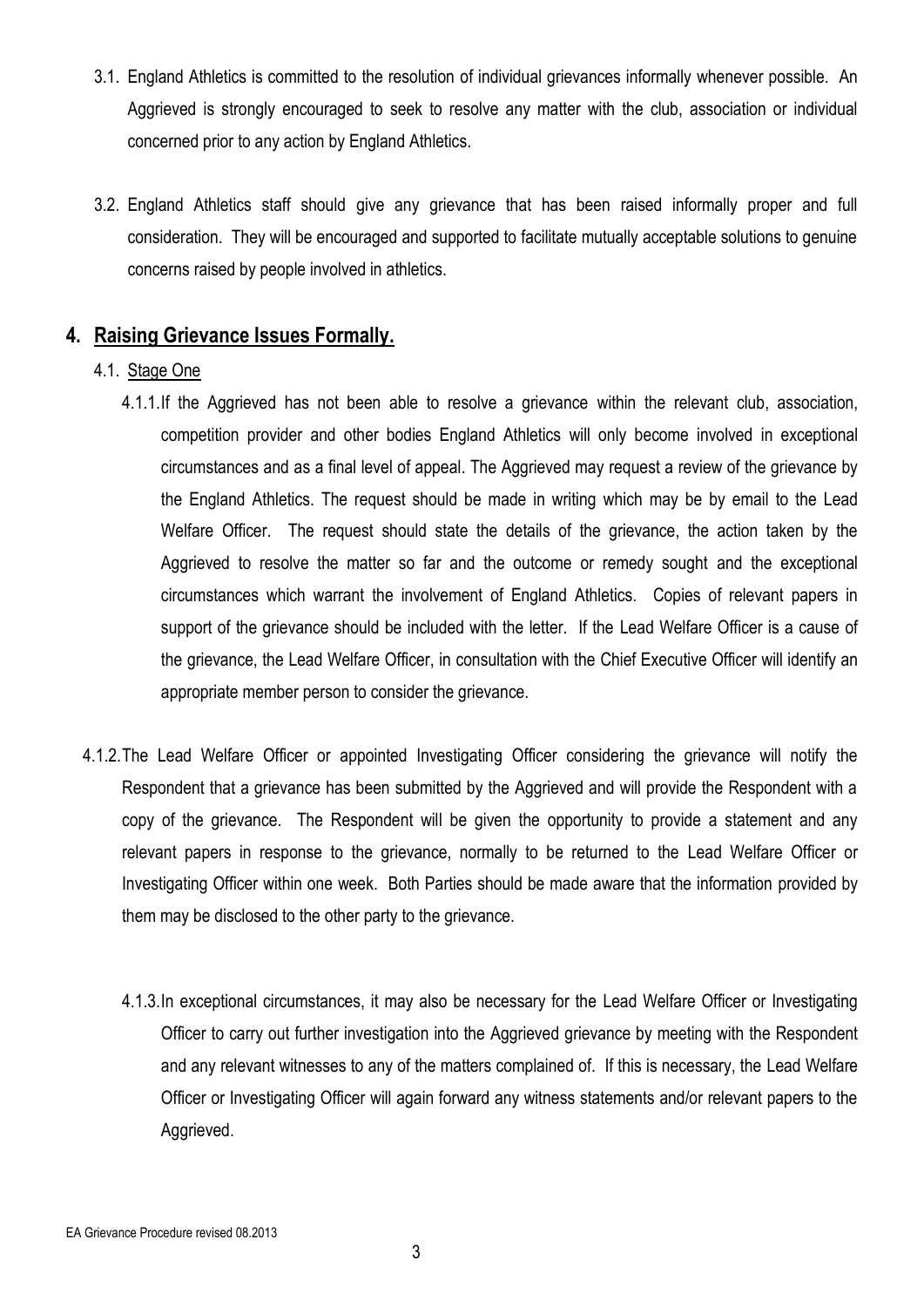- 4.1.4.It may be necessary to undertake further investigation of the grievance, in which case the meeting may be adjourned in order to enable this to take place, and reconvened within a reasonable period of time. The timetable for any further investigation necessary will be discussed and agreed with the Aggrieved. Every attempt will be made to address the issue promptly.
- 4.1.5.Following the meeting, the Aggrieved will be informed by the Lead Welfare Officer or Investigating Officer considering the grievance in writing of the decision under Stage One of the Grievance Procedure. This will normally be issued to the Aggrieved within one week of the close of the grievance meeting. The letter will generally summarise:
	- 4.1.5.1. the nature of the grievance;
	- 4.1.5.2. the investigation that was conducted;
	- 4.1.5.3. the decision;
	- 4.1.5.4. the reason for the decision;
	- 4.1.5.5. any outcome for a change in practices as a result of the decision; and
	- 4.1.5.6. a copy of meeting records and any formal minutes taken.
- 4.1.6.A copy of the paperwork referred to in 4.1.7 will also be provided to the Respondent. Any dissenting comments in connection with the decision will be recorded.
- 4.1.7.There may be situations where, with mutual agreement, it would be helpful to seek external advice and assistance during the grievance procedure or after it has concluded. For example, where relationships are strained a facilitator might be able to assist in resolving the problem. A facilitator may be used to assist in the rebuilding of relationships or to provide expert advice on a particular area of activity. The facilitator may be an external person or an agreed person active in athletics in the region not directly connected with the grievance. The Lead Welfare Officer or Investigation Officer considering the grievance may recommend the use of a facilitator with the agreement of the Aggrieved.
- 4.2. Stage Two Appeal.
	- 4.2.1.An Aggrieved who is not satisfied with the outcome of the grievance meeting held under Stage One above may appeal.
- 4.2.2.The Aggrieved should write to the Lead Welfare Officer within two weeks of receipt of the letter issued following Stage One of the Grievance Procedure. The letter should state the grounds on which the verdict of The Panel is challenged. The note must be accompanied by a cheque for £100 made payable to England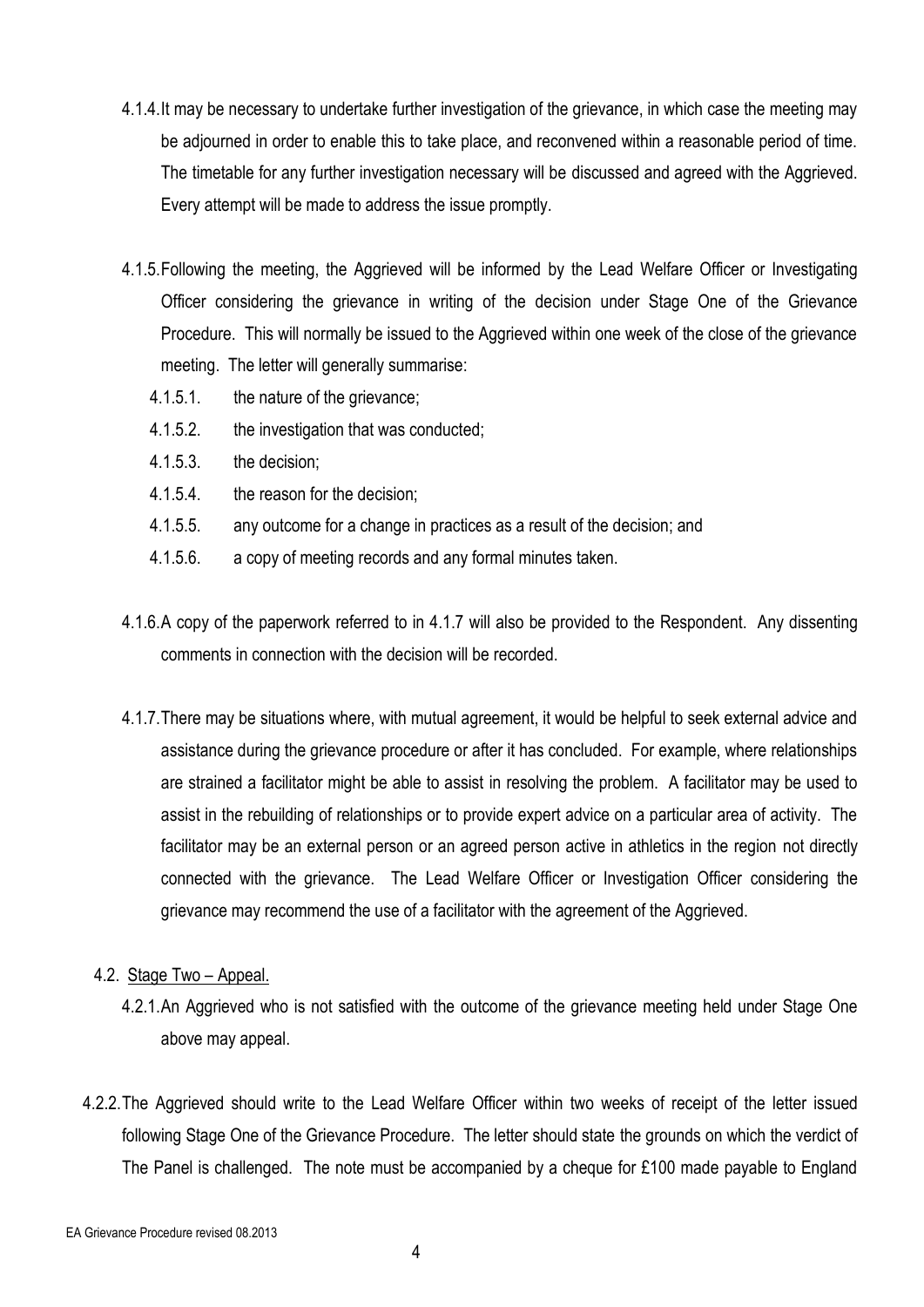Athletics (the deposit) this deposit shall be held by EA and repaid to the Aggrieved in the event the Appeal Panel so decides. The remedy or outcome sought should be specified in the letter from the Aggrieved.

**Costs** 

- 4.2.3. Each party shall bear its own costs (including but not limited to legal costs, scientific or other experts' fees, witness costs) in connection with Complaints made or Disputes or Appeals brought under these Procedures.
- 4.2.4. The costs of any mediator shall be shared by the parties equally and the costs of any arbitration body appointed shall be borne by the parties in such proportions as the arbitration body shall rule at the conclusion of the matter.
- 4.2.5. The Lead Welfare Officer shall appoint an Appeal Panel of three members; the Lead Welfare Officer will also be responsible for appointing the Chair of the Panel. These members shall be from people active in athletics.

4.2.6.

- 4.2.7.In the interests of fairness and impartiality none of the members of The Panel shall have been directly involved in the matter being considered.
- 4.2.8.The Appeal Panel should receive in advance copies of any documents that either party wishes to refer to during the Appeal Hearing. The Appeal Panel must also be informed of any witnesses whom either party wishes to put before the Panel. The Panel will decide whether it wishes to hear evidence from witnesses in person or whether it wishes to rely on written statements.
- 4.2.9.The Lead Welfare Officer will arrange for a Hearing to be convened for The Panel to consider the appeal.
- 4.2.10. The purpose of the Hearing will be to understand the on-going nature of the grievance, to review the basis for the earlier decision and to explore potential solutions. The Aggrieved will be afforded every opportunity to state their grievance at the meeting. It may also be necessary for further investigation to take place in which case the Hearing may be adjourned to enable this to be undertaken, and reconvened within a reasonable period of time. Again, the timetable for investigation will be discussed and agreed with the Aggrieved. Every attempt will be made to address the issue promptly.
- 4.2.11. The letter with the decision under Stage Two of the Grievance Procedure will normally be issued within one week of the conclusion of the Hearing. The letter will generally summarise:
	- 4.2.11.1. the nature of the grievance;